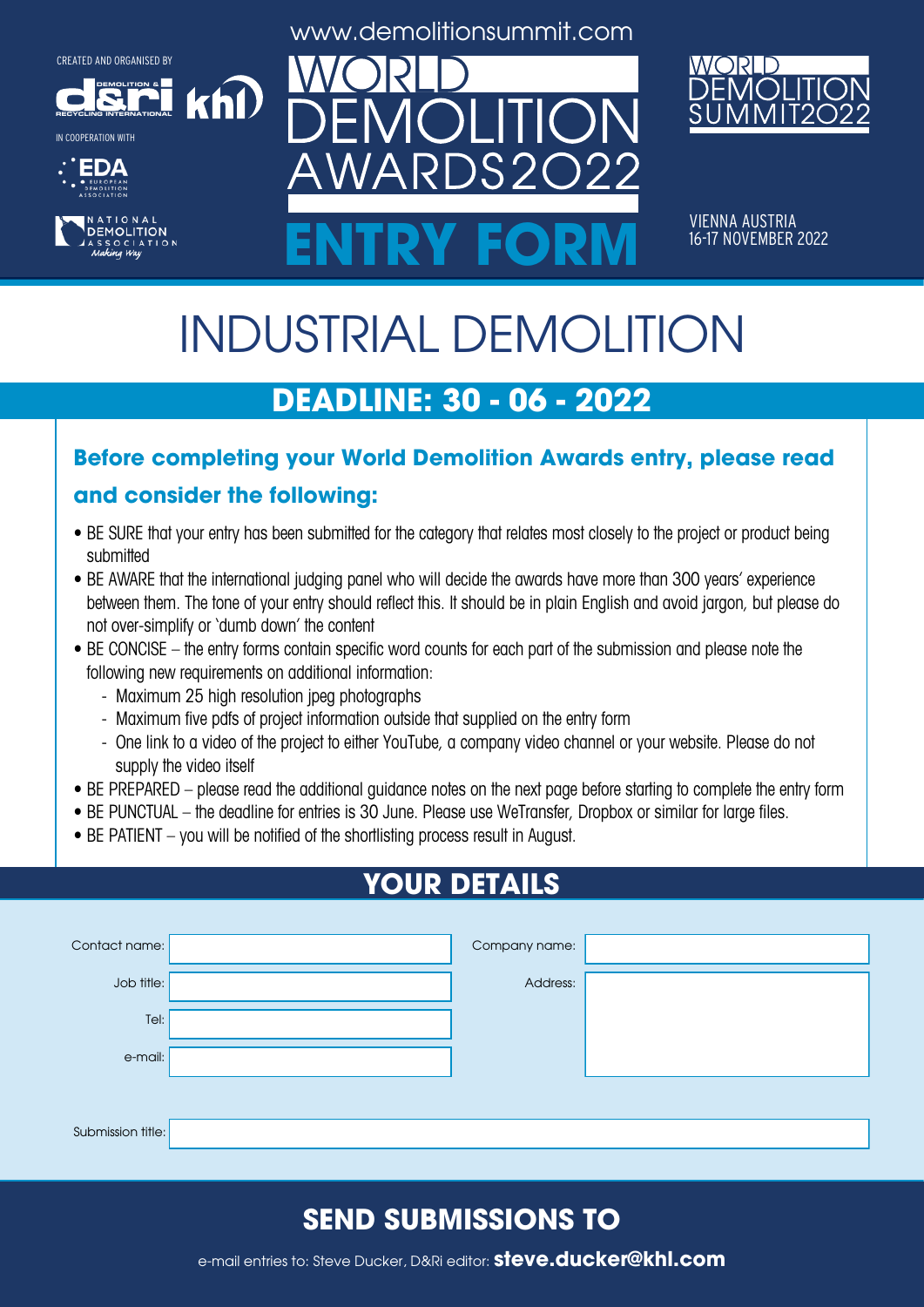**DEMOLITION &**

khl

**RECYCLING INTERNATIONAL** IN COOPERATION WITH





www.demolitionsummit.com



VIENNA AUSTRIA<br>16-17 NOVEMBER 2022 ENTRY FORM **16-17 NOVEMBER 2022** 

# INDUSTRIAL DEMOLITION **DEADLINE: 30 - 06 - 2022**

#### **GUIDANCE NOTES**

- All entries must be on an official entry form (Word or PDF).
- The project must have started or ended between 1 July 2021 and 30 June 2022.
- Entries should be in English. If you wish to enter in a different language, please contact Steve Ducker.
- You can enter for more than one award. You can also enter more than once in the same category. However, specific projects can be entered for one category only.
- If you are sending in more than one entry, please use a separate form for each one.
- The awards statement should be 1,500 words maximum. It should be based on the award criteria. This will be sent to the judges for the shortlisting process.
- Supporting material can include your recycling and environmental strategy, demolition methodology statement, site waste management plans, photographs, video and media coverage. But it is not limited to these items. Please note the new requirements on supporting material, including

the maximum amounts that can be submitted, which are specified on the previous page.

- If using a client or other third party testimonial, please confirm that you have their permission.
- The executive summary should be an edited version of the project summary. Maximum 250 words. This will be published in D&Ri if your company is shortlisted.
- Bullet points should be a maximum 20 words each and limited to a maximum of five items. These will be published in the Shortlisted Companies Brochure if your company is shortlisted.
- Please supply your company logo and at least one high resolution jpeg photo.
- Send your entry and supporting material electronically to steve.ducker@khl.com
- If your entry is too large to e-mail (if it contains lots of photos it probably will be), please send by wetransfer, dropbox or similar.

#### **AWARD CRITERIA**

Tell the judges why your industrial contract should receive an award. It may have been unusually complex or demanding. It would have been delivered on time and budget, and completed safely. A client testimonial is expected, and control of noise, pollution and disturbance will be considered. Primary criteria against which entries will be assessed are: Professionalism/ Expertise; Hazard Remediation – Approach and Success; Approach to Recycling; Client Satisfaction. There is no charge for entering the World Demolition Awards and we look forward to hearing from you.

#### **WHAT YOU NEED TO SUBMIT**

- Project summary for judges
- • Awards statement for judges **(maximum 1,500 words)**
- • Executive summary for D&Ri magazine **(maximum 250 words)**
- **• Five** bullet points for possible inclusion in Shortlisted Companies brochure
- • Supporting material **(maximum 5 pdfs, see first page)**
- Company logo
- • High resolution jpeg photographs **(maximum 25, see first page)**
- **• Link to** video (optional)
- • Your company details (in space provided **on previous page**)

### **SEND SUBMISSIONS TO**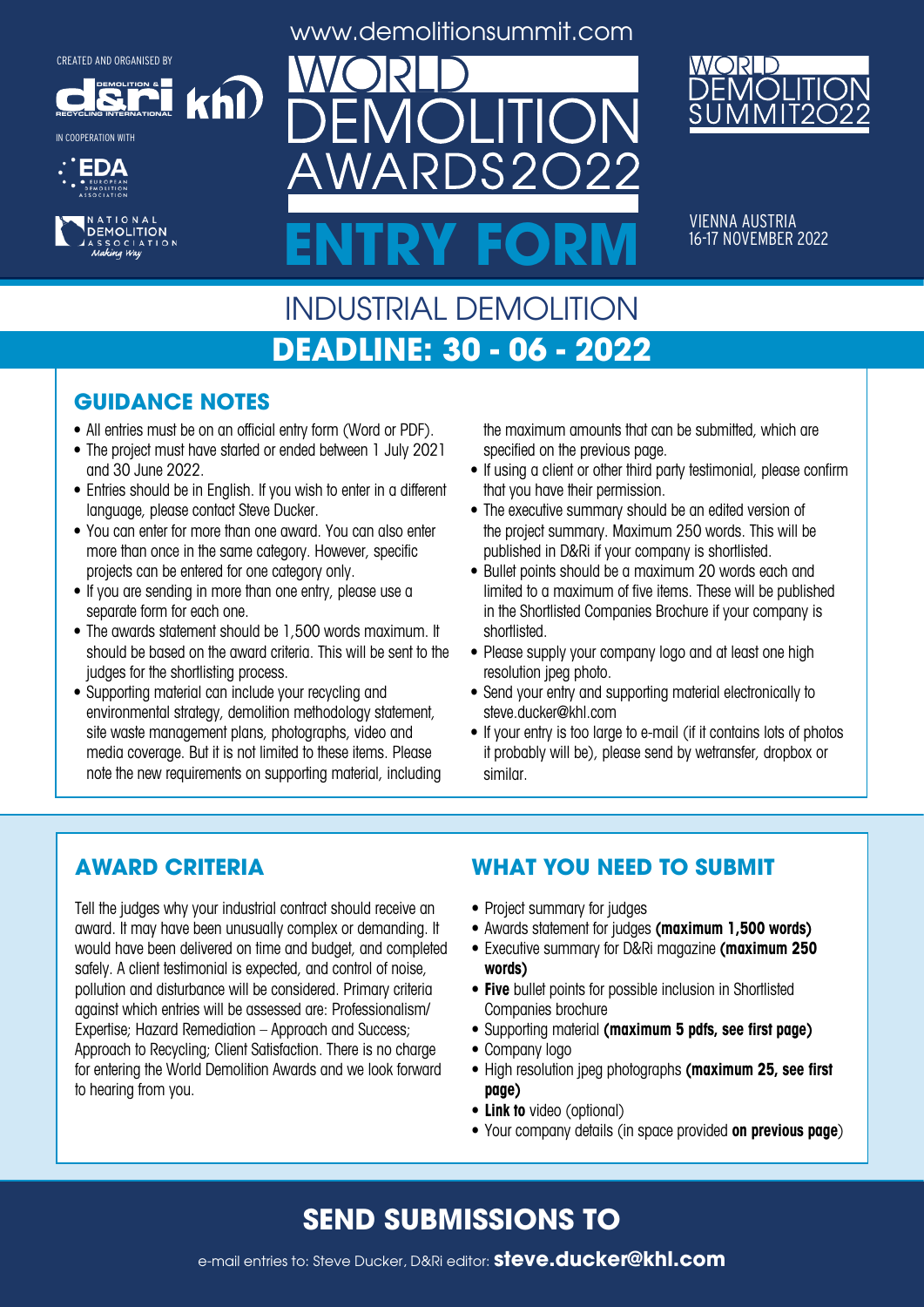**DEMOLITION &**

 $k$ h $\Omega$ 

**RECYCLING INTERNATIONAL**











VIENNA AUSTRIA<br>16-17 NOVEMBER 2022 ENTRY FORM **16-17 NOVEMBER 2022** 

# INDUSTRIAL DEMOLITION **DEADLINE: 30 - 06 - 2022**

# **PROJECT SUMMARY**

The purpose of this summary is to provide the judges with a brief description of the project. This information is primarily for judging purposes, but may be used in editorial coverage of the project in Demolition & Recycling International. If you do not wish this information to be used in D&Ri, please check this box.

| Project name:                                                               |                 |
|-----------------------------------------------------------------------------|-----------------|
| Client:                                                                     |                 |
| Date commenced:                                                             | Date completed: |
| Contract value:                                                             |                 |
| Volume of site (m <sup>3</sup> /yd <sup>3</sup> )<br>or area $(m^2/yd^2)$ : |                 |
| Equipment deployed:                                                         |                 |
|                                                                             |                 |
| Key challenges:                                                             |                 |
|                                                                             |                 |
| Maximum workforce at peak:                                                  |                 |
| Number of shifts at peak:                                                   |                 |
| Health & safety incidents                                                   |                 |
| (number & nature):                                                          |                 |
|                                                                             |                 |
| Volume of waste &<br>percentage recycled:                                   |                 |
|                                                                             |                 |

### **SEND SUBMISSIONS TO**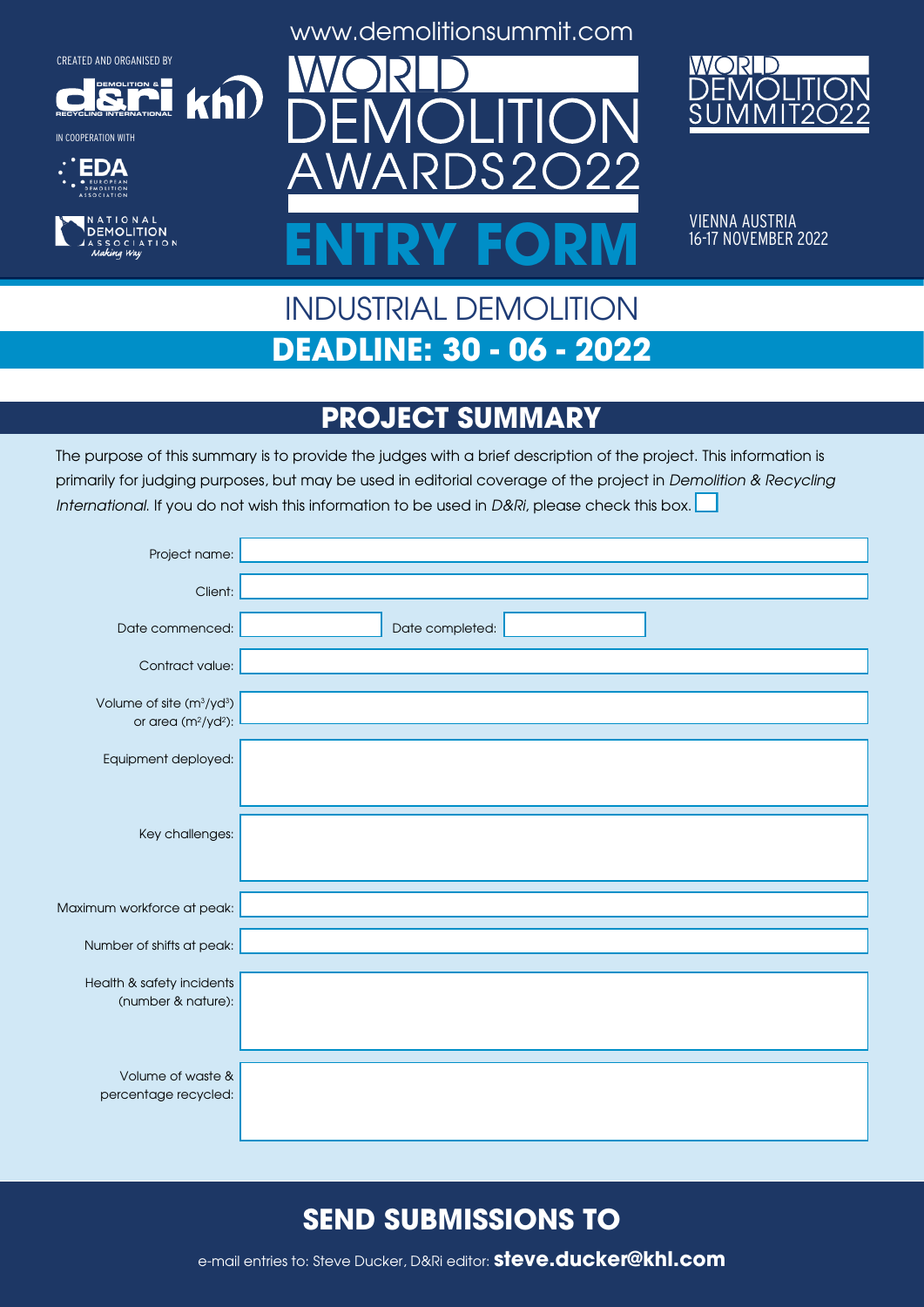**DEMOLITION &**

 $k$ h $\Omega$ 

**RECYCLING INTERNATIONAL**

IN COOPERATION WITH





www.demolitionsummit.com



VIENNA AUSTRIA<br>16-17 NOVEMBER 2022 ENTRY FORM **16-17 NOVEMBER 2022** 

# INDUSTRIAL DEMOLITION **DEADLINE: 30 - 06 - 2022**

#### **AWARDS STATEMENT**

**THIS MUST BE COMPLETED** for the entry to be put forward to the judging panel

**NO MORE THAN 1,500 WORDS**

#### **SEND SUBMISSIONS TO**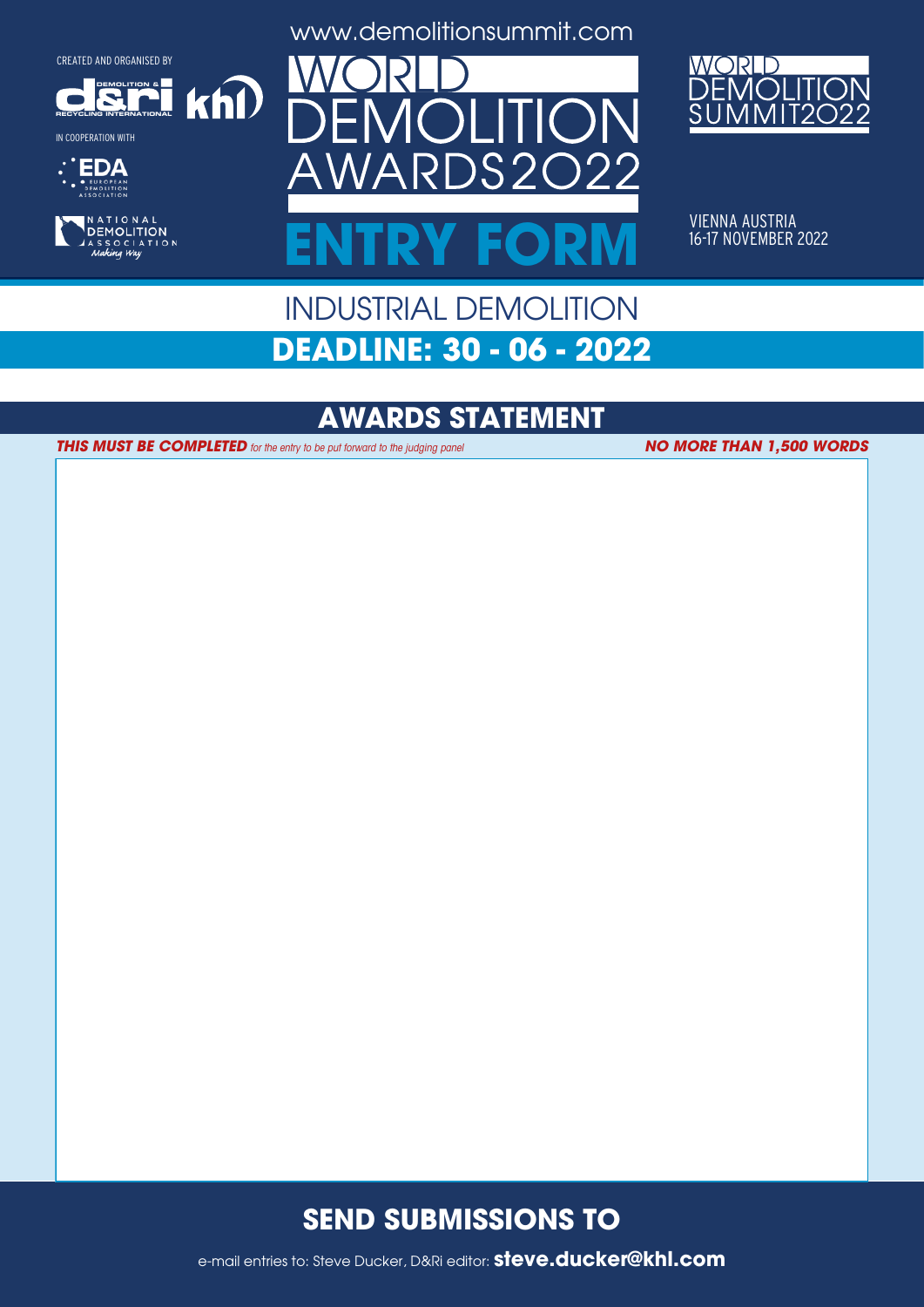**DEMOLITION &**

 $k$ n $\Omega$ 

**RECYCLING INTERNATIONAL**











VIENNA AUSTRIA<br>16-17 NOVEMBER 2022 ENTRY FORM **16-17 NOVEMBER 2022** 

# INDUSTRIAL DEMOLITION **DEADLINE: 30 - 06 - 2022**

#### **AWARDS STATEMENT** CONTINUED

**THIS MUST BE COMPLETED** for the entry to be put forward to the judging panel **NO MORE THAN 1,500 WORDS** 

#### **SEND SUBMISSIONS TO**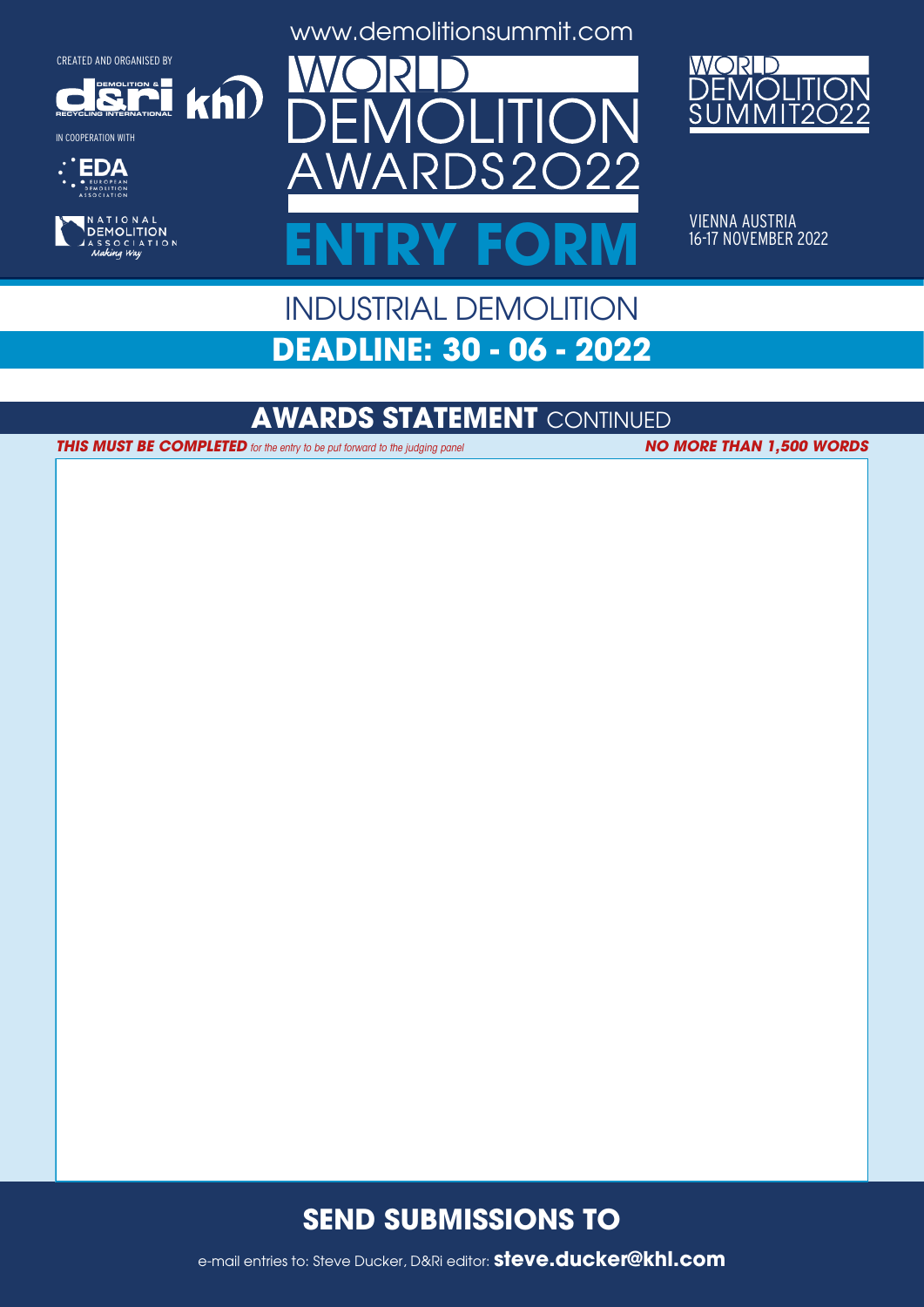**DEMOLITION &**

 $k$ h $\Omega$ 

**RECYCLING INTERNATIONAL**

IN COOPERATION WITH





www.demolitionsummit.com



VIENNA AUSTRIA<br>16-17 NOVEMBER 2022 ENTRY FORM **16-17 NOVEMBER 2022** 

# INDUSTRIAL DEMOLITION **DEADLINE: 30 - 06 - 2022**

# **EXECUTIVE SUMMARY**

**THIS MUST BE COMPLETED** for the entry (if shortlisted) to appear in Demolition & Recycling International **NO MORE THAN 250 WORDS** 

#### **SEND SUBMISSIONS TO**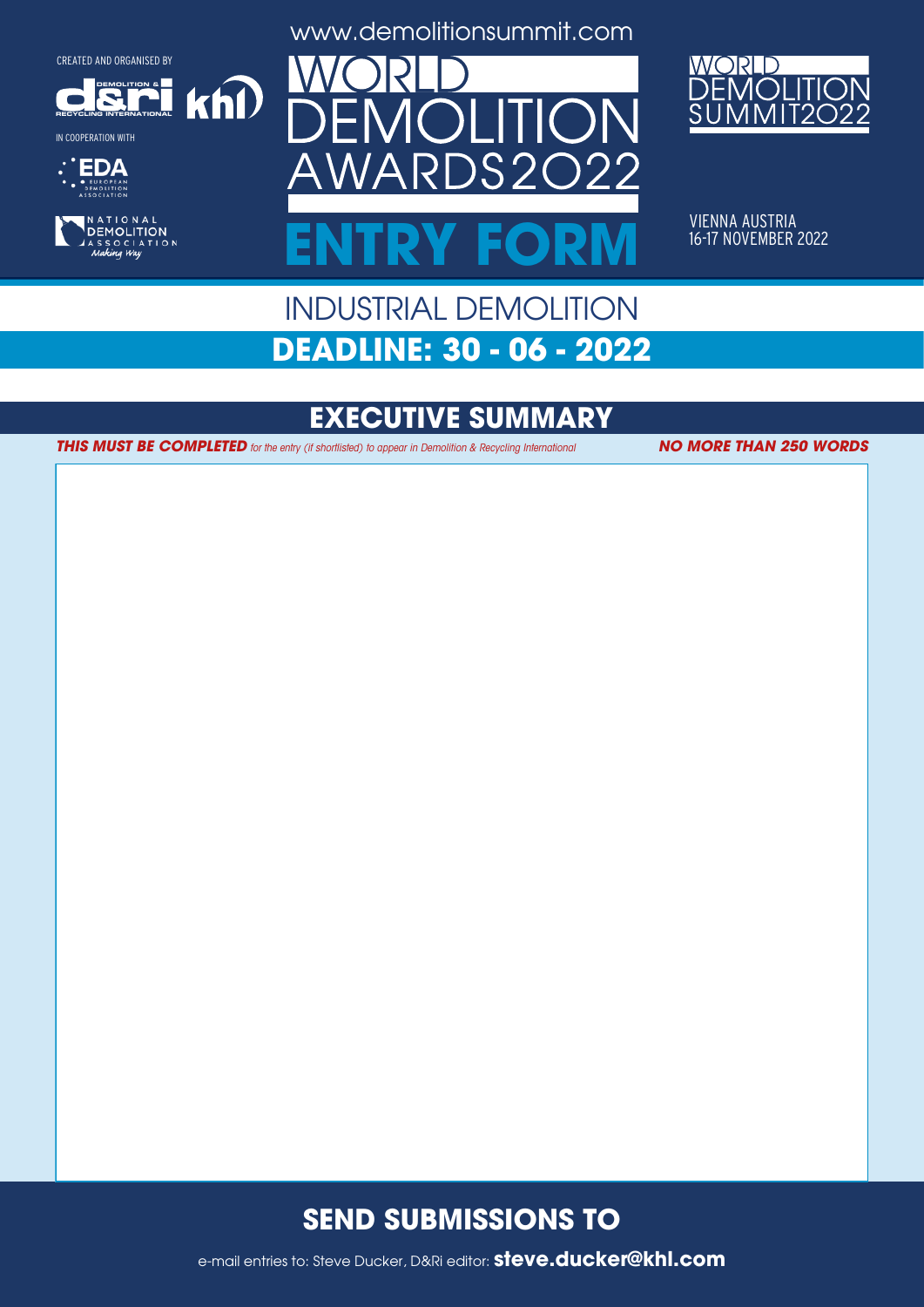**DEMOLITION &**

 $k$ h $\Omega$ 













VIENNA AUSTRIA<br>16-17 NOVEMBER 2022 ENTRY FORM **16-17 NOVEMBER 2022** 

# INDUSTRIAL DEMOLITION **DEADLINE: 30 - 06 - 2022**

### **KEY POINTS OF AWARDS ENTRY**

**PLEASE ALSO SUPPLY FIVE BULLET POINTS OUTLINING KEY FEATURES OF THE PROJECT** maximum 20 words per bullet point

#### **SEND SUBMISSIONS TO**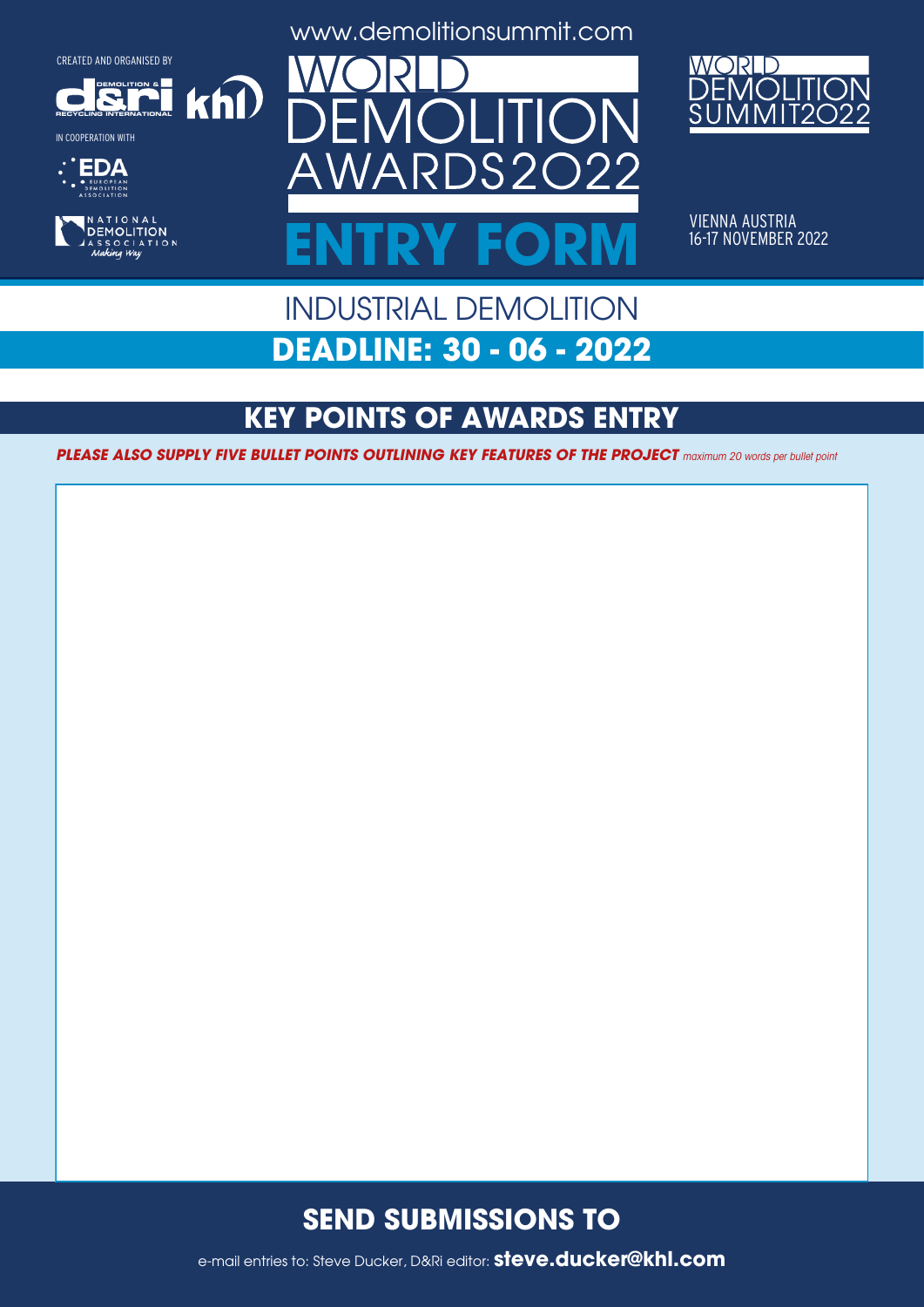**DEMOLITION &**

 $k$ n $\Omega$ 



r











VIENNA AUSTRIA<br>16-17 NOVEMBER 2022 ENTRY FORM **16-17 NOVEMBER 2022** 

## INDUSTRIAL DEMOLITION **DEADLINE: 30 - 06 - 2022**

### **LIST OF ANY SUPPORTING MATERIAL**

**PLEASE NOTE THE NEW ENTRY REQUIREMENTS FOR SUPPORTING INFORMATION, AS SPECIFIED ON THE FIRST PAGE**

#### **SEND SUBMISSIONS TO**